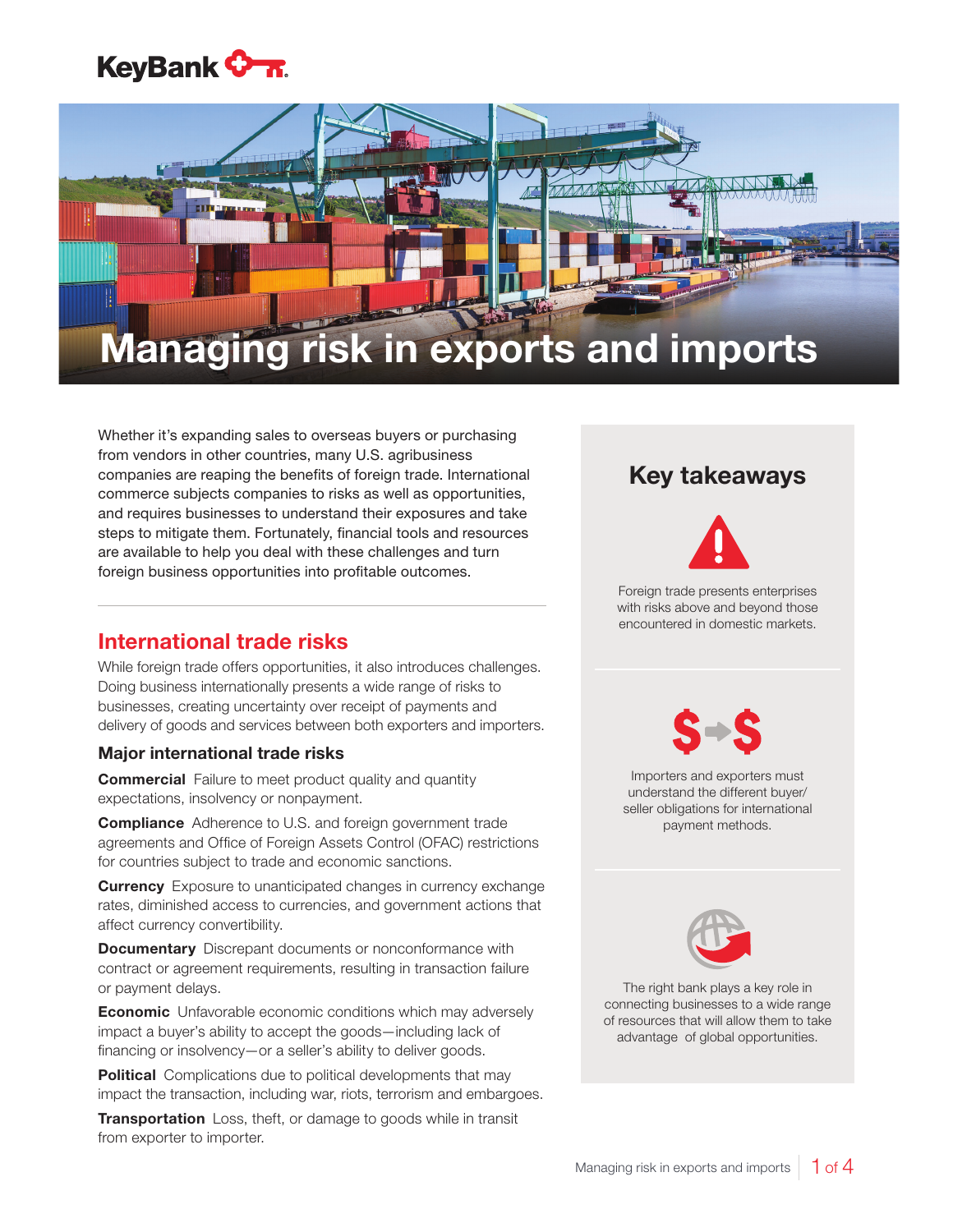## International trade payment types



There are four primary methods of payment for foreign transactions: cash in advance, letters of credit,

documentary collections and open account. The exporter and importer have opposing motivations in preferring one payment method over the others: the exporter wants the payment vehicle that results in receiving funds quickly—ideally before goods are sent to the importing company—while the importer prefers the payment type that enables it to get rapid delivery of the goods but delays disbursement as long as possible.

#### Cash in advance

In a cash-in-advance transaction, the importing buyer pays in advance of shipment of goods. Since payment is received prior to delivery of goods and services, cash-in-advance payment eliminates the possibility of nonpayment and the exporter avoids commercial credit risk of the buyer.

Requiring upfront payment is the least attractive option for an importer, however. Cash-in-advance payment creates cash flow problems for buyers, since they pay cash before they receive goods or services. In addition, importers run the risk that goods may not be sent if payment is made in advance. As a result, exporters that insist on using this method could be at a competitive disadvantage if rival firms offer more attractive payment terms.

Cash-in-advance payment is recommended for use in high-risk trade relationships or export markets, and it can be the preferred method for Internet-based businesses. Companies often use cash in advance as their payment method when they are new to foreign trade.

#### Letter of credit

Among the most secure instruments available for foreign transactions, a letter of credit (LC) is a financial instrument issued by a bank that guarantees payment for a shipment of goods or services from one party to another. The LC commits the bank to pay an exporter on behalf of the importer if all terms and conditions have been satisfied. The bank's obligation to pay is solely conditioned upon the exporter's compliance with the LC's terms and conditions.

With an LC, risk is more evenly spread between importer and exporter when compared with the cash-inadvance payment method. LCs are often used in new or less-established trade relationships when an importer's credit rating is low or credit information is difficult to obtain. In these circumstances, the exporter gains comfort via the creditworthiness of the buyer's bank.

An LC also protects the buyer since goods must have been shipped or delivered before any payment obligation arises. However, preparation of LCs involves some complexity and specialized expertise to avoid discrepancies in documents that could negate payment obligations. The costs for an LC are paid by both the exporter and the importer.

#### Documentary collections

In a documentary collection, funds are received from the importer and paid to the exporter through banks involved in the transaction.



The exporter's bank sends documents, including instructions for payment, to the importer's bank. The exporter retains possession of the goods until payment is made or the draft is accepted by the importer for payment at a specified date in the future.



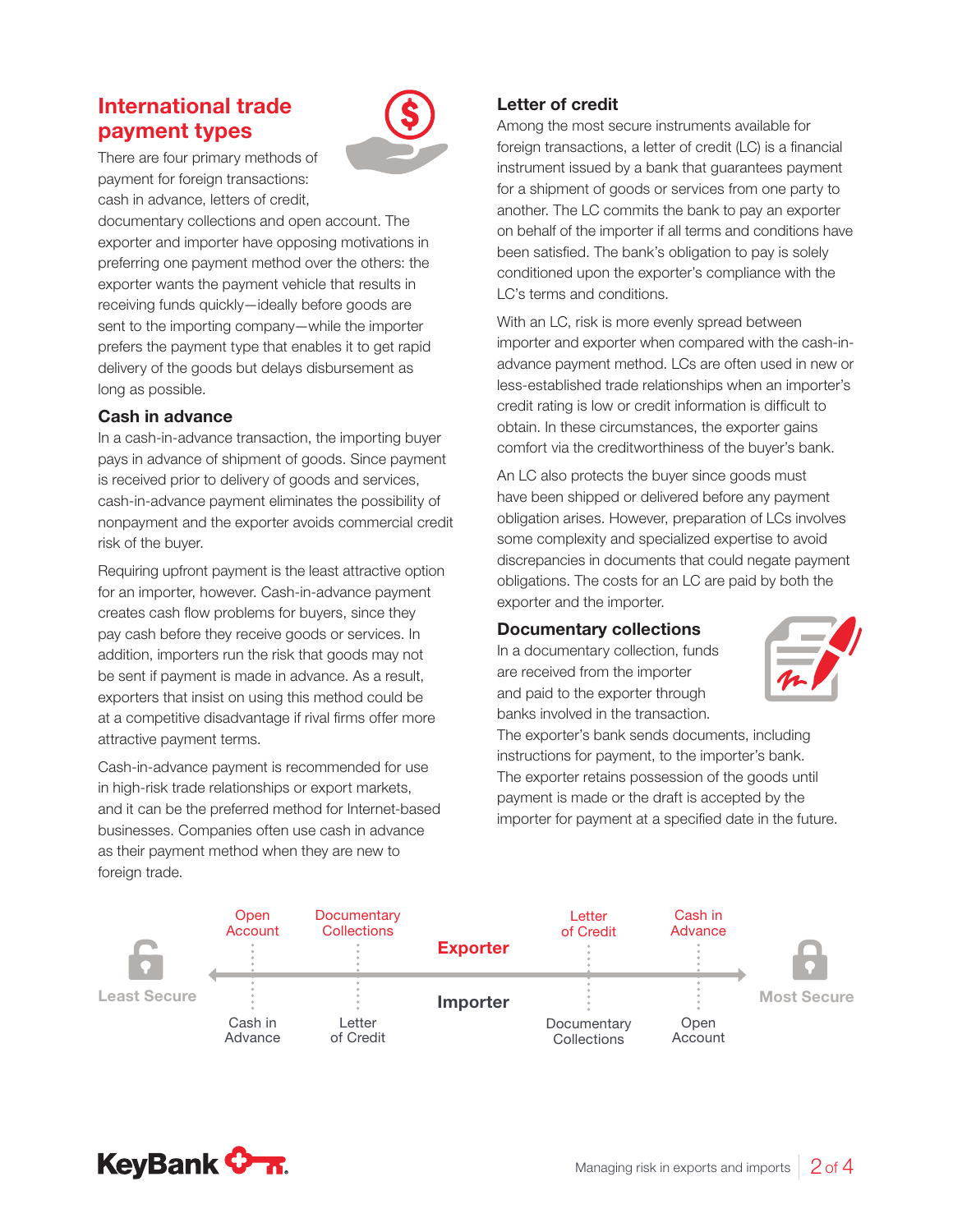While the banks control the flow of documents and facilitate collections, they do not verify the documents and offer limited recourse in the event of failure to complete the transaction. In a documentary collection payment method, banks act as facilitators for their clients under documentary collections and provide assistance in obtaining payment. The exporter is exposed to more risk using a documentary collection method compared with an LC.

Generally simpler and less expensive than LCs, documentary collections are most commonly used in established trade relationships and in stable foreign markets.

#### Open account

In an open account transaction, the exporter ships the goods in advance of payment and relies on the importer to pay after goods are received. An open account relationship is the most favorable transaction

type for the importer in terms of cost and cash flow. It is the highest-risk alternative for an exporter, who is subject to nonpayment risk if the buyer defaults on payment after goods have been shipped.

Open account payment methods are used most often in secure trading relationships and in competitive environments with the use of trade finance solutions.

Demand for open account relationships is greatest in highly competitive markets where extension of trade credit is expected. In these circumstances, exporters may lose sales if they don't make credit available to buyers and their competitors do.

An exporter can mitigate nonpayment risk and optimize cash flow and working capital through a variety of trade finance mechanisms, including export credit insurance, export working capital financing, insured receivables purchases and governmentguaranteed working capital programs.

### Sources of information

Businesses interested in expanding their foreign trade have access to a wide range of information from several sources.

| <b>Banks</b>                                                        | Credit references, financing tools, foreign exchange vehicles.                                                                                                                                                                              |
|---------------------------------------------------------------------|---------------------------------------------------------------------------------------------------------------------------------------------------------------------------------------------------------------------------------------------|
| <b>Export-Import Bank</b>                                           | Reports and Country Limitation Schedule (special conditions on bank<br>loan and guarantee programs, export credit insurance and working<br>capital guarantees).                                                                             |
| <b>U.S. Commercial Services</b><br>(U.S. Department of Commerce)    | Trade promotion opportunities through U.S. Commercial Services,<br>a unit of the U.S. Department of Commerce's International Trade<br>Administration.                                                                                       |
| <b>Credit agencies</b>                                              | Credit reports on foreign companies from credit-rating agencies such<br>as Graydon, D&B, Veritas and Coface.                                                                                                                                |
| <b>Credit insurance</b>                                             | Country reports, information on accounts receivable coverage options.                                                                                                                                                                       |
| International Trade Administration<br>(U.S. Department of Commerce) | Trade references and statistics from the U.S. government, select trade<br>and economic data published by other countries, country reports and<br>analyses, and similar trade resources.                                                     |
| <b>International Chamber of Commerce</b>                            | International Commercial Terms (Incoterms), a series of predefined<br>commercial terms that are widely used in international commercial<br>transactions and the only universally accepted terms recognized in<br>most of international law. |